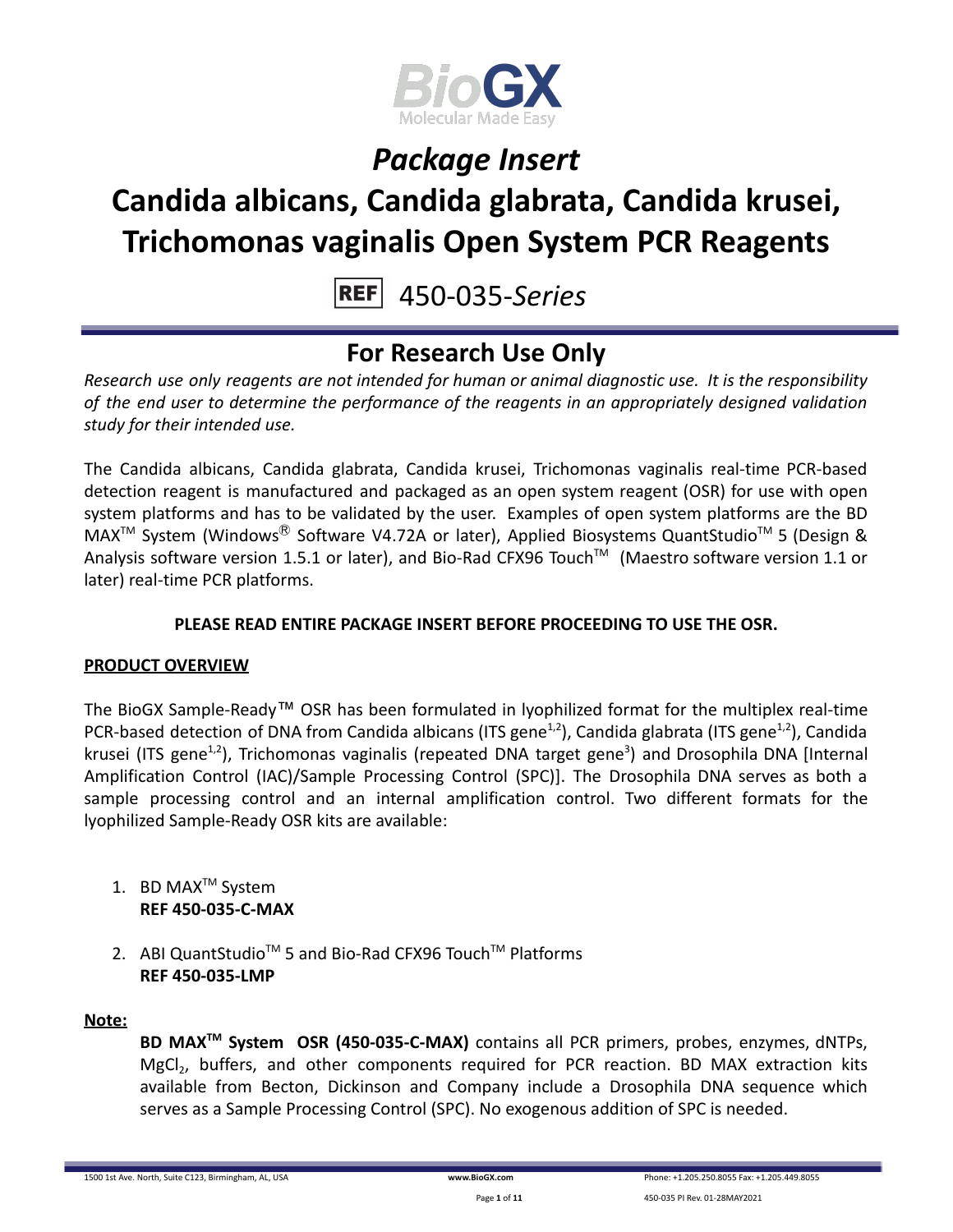

# **Candida albicans, Candida glabrata, Candida krusei, Trichomonas vaginalis Open System PCR Reagents**

450-035-*Series*

**OSR for ABI and Bio-Rad Platforms (450-035-LMP)** contain all PCR primers, probes, enzymes, dNTPs, MgCl<sub>2</sub>, buffers, and other components required for the PCR reaction. Drosophila DNA sequence is included in the OSR master mix and serves as Internal Amplification Control (IAC). No exogenous addition of SPC is needed.

#### **PACKAGE CONTENTS**

**BioGX REF:** 450-035-C-MAX **Platform(s):** BD MAX<sup>™</sup> System

Each 24-reaction package contains two pouches:

- 1. First pouch contains 24 sealed BD MAX<sup>™</sup> tubes of BioGX lyophilized Sample-Ready<sup>™</sup> OSR, each tube sufficient for a 12.5 µL PCR reaction.
- 2. Second pouch contains 24 sealed BD MAX<sup>™</sup> tubes, each containing 25  $\mu$ L of OSR-specific BioGX Rehydration Buffer.

**BioGX REF:** 450-035-LMP Platform(s): ABI QuantStudio<sup>™</sup> 5 and Bio-Rad CFX96 Touch<sup>™</sup>

Each 64-reaction package consists of one pouch:

1. The pouch contains 2 x 8-tube strips. Each tube contains BioGX lyophilized Sample-Ready<sup>™</sup> OSR sufficient for 4 x 15 uL PCR reactions.

Note: 8-tube strips containing reagents ARE NOT compatible with ABI QuantStudio<sup>™</sup> 5 and Bio-Rad CFX96 Touch™ instruments

#### **EQUIPMENT AND MATERIALS REQUIRED BUT NOT PROVIDED**

- Lyophilized Positive Control Template DNA Beads  $(10^5 \text{ copies/head})$ 
	- BioGX Candida albicans (Part number 720-0038)
	- BioGX Candida glabrata (Part number 720-0039)
	- BioGX Candida tropicalis (Part number 720-0042)
	- BioGX Trichomonas vaginalis (Part number 720-0152)
- BioGX Molecular Grade Water or equivalent
	- BioGX Rehydration Water (Part number: 800-0035-12)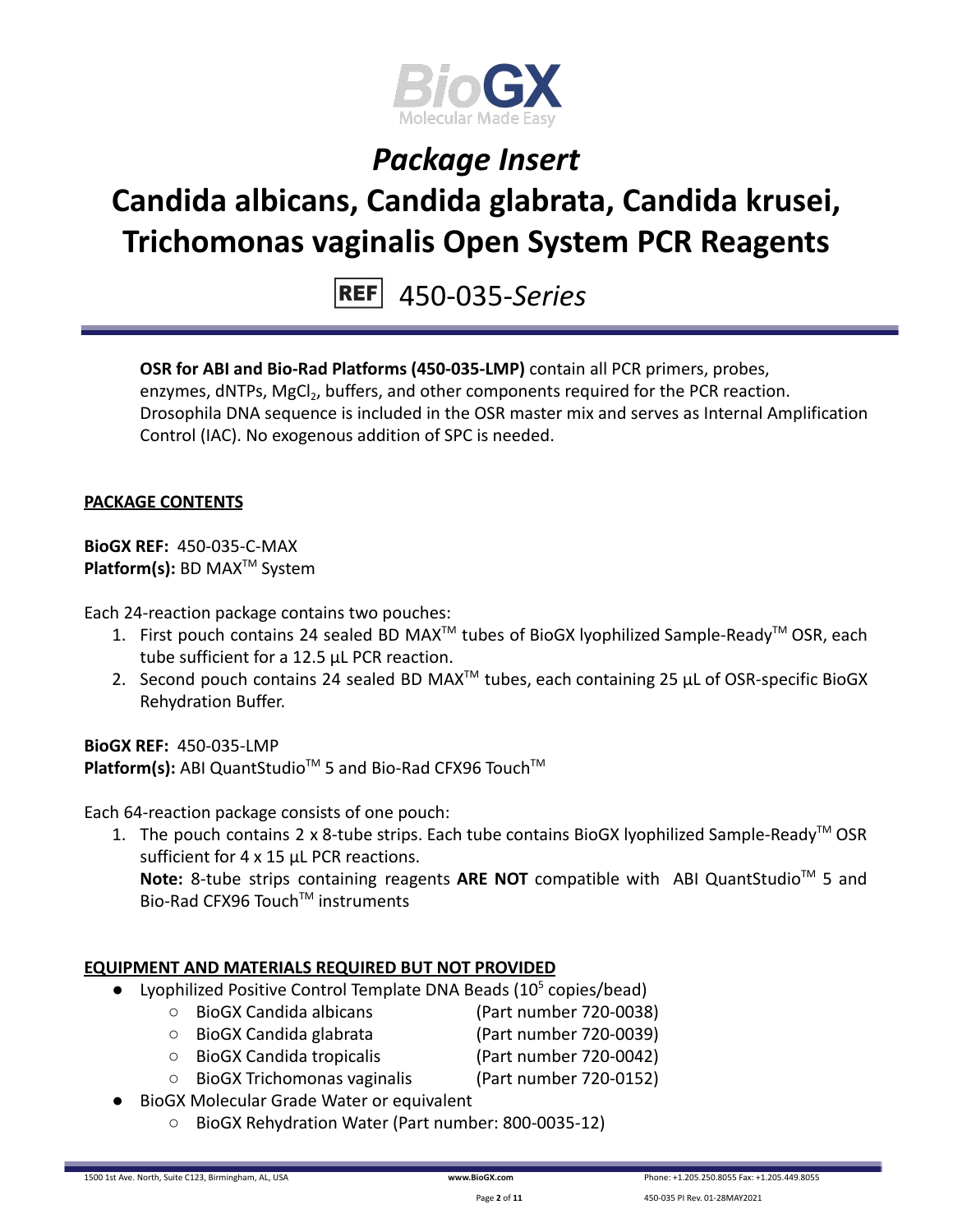

# **Candida albicans, Candida glabrata, Candida krusei, Trichomonas vaginalis Open System PCR Reagents**

450-035-*Series*

- BD MAX ™ ExK ™ DNA-3 (US BD catalog no. 442821/ International BD catalog no. 442822)
- BD MAX ™ PCR Cartridges (US and International BD catalog no. 437519)
- Vortex Genie 2 Vortexer (VWR catalog no. 58815-234) or equivalent
- Disposable nitrile gloves
- Applied Biosystems QuantStudio 5 (0.2 mL) consumables
	- Thermo Fisher optical 8-tube strip (catalog no. 4316567)
	- Thermo Fisher ultra-clear optical caps, strips of 8 (catalog no. AB-0866)
	- Thermo Fisher 96-well optical clear reaction plates (catalog no. A36924)
	- Thermo Fisher 96-well qPCR plate seals (catalog no. AB-1170)
- Bio-Rad CFX96 Touch consumables
	- Bio-Rad 8-tube PCR strips without caps (catalog no. TLS0851)
	- Bio-Rad Optical flat 8-cap strips for PCR tubes (catalog no. TCS0803)
	- Bio-Rad 96-well plates (catalog no. HSP9655)
	- Bio-Rad 96-well plate sealing film, optical (catalog no. MSB1001)

#### **WARNINGS AND PRECAUTIONS**

- For research use only. Not intended for human or animal diagnostics use.
- If handling biological samples, including used Extraction Kits and PCR Cartridges, treat as if capable of transmitting infectious agents in accordance with safe laboratory procedures such as those described in CLSI Document M29 $4$  and in Biosafety in Microbiological and Biomedical Laboratories<sup>5</sup>.
- BioGX REF: 450-035-C-MAX has been quality control tested only with the BD Open System Extraction Kits on the BD MAX<sup>™</sup> System.
- BioGX REF: 450-035-LMP has been quality control tested only with the Applied Biosystems QuantStudio<sup>™</sup> 5 and Bio-Rad CFX96 Touch<sup>™</sup> real-time PCR platforms.
- Do not use the reagents if the protective pouches are open or torn upon arrival.
- Close reagent protective pouches promptly with the zip seal after each use. Remove any excess air in the pouches prior to sealing and store at 2-8 °C.
- Do not remove desiccant from the PCR master mix pouches.
- Do not use Sample-Ready**TM** master mix if the desiccant is not present or is broken inside the Sample-Ready**TM** master mix pouches.
- Do not use reagent tubes if the foil seal has been opened or damaged.
- Do not mix reagents from different pouches and/or kits and/or lots.
- Do not use expired reagents and/or materials.



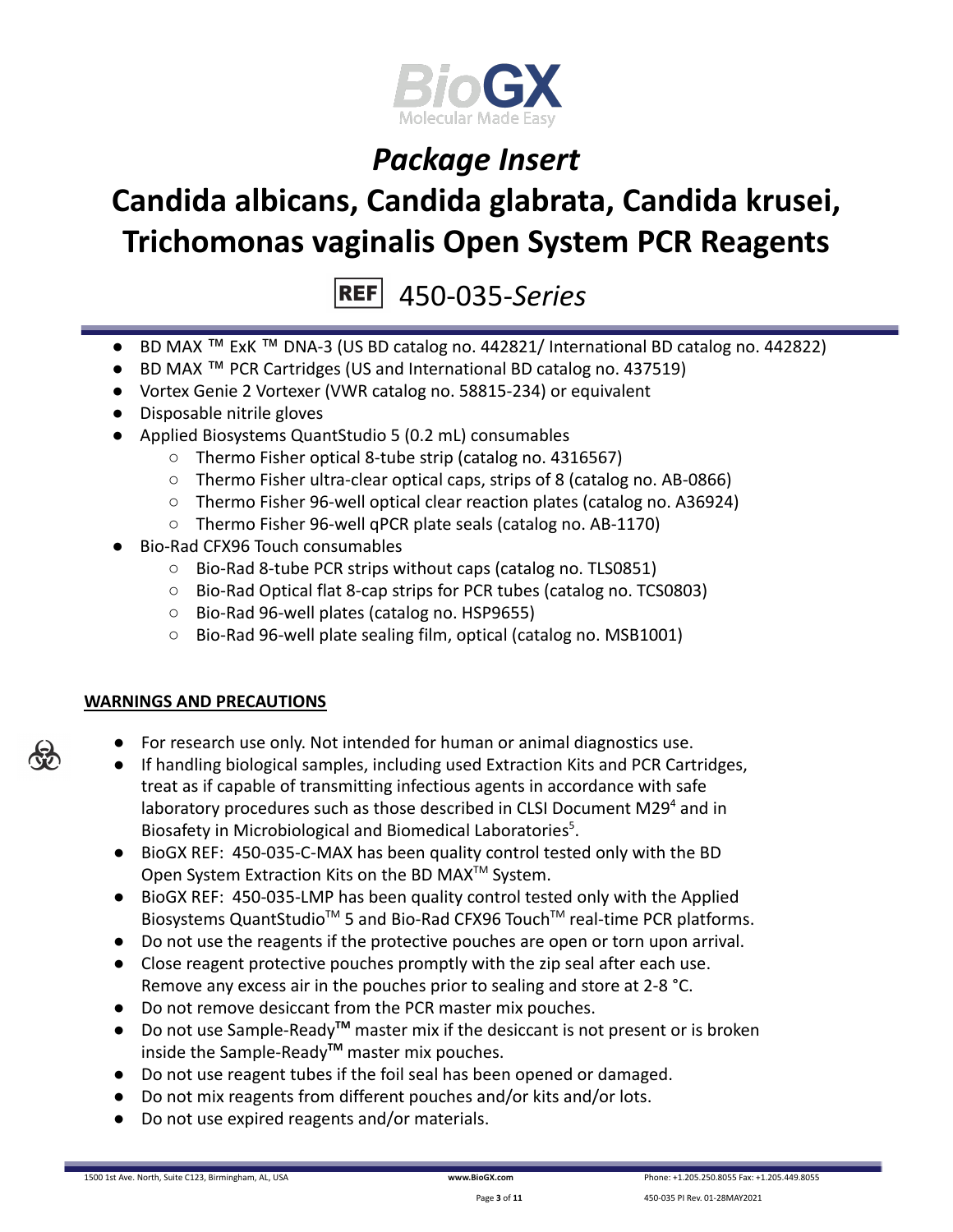

# **Candida albicans, Candida glabrata, Candida krusei, Trichomonas vaginalis Open System PCR Reagents**

450-035-*Series*

- Refer to BD MAX<sup>™</sup> ExK<sup>™</sup> DNA-3 Extraction Kit Instructions or to other respective nucleic acid extraction kits manufacturers' instructions for information about proper handling, cautions, and proper waste disposal.
- Do not mix septum caps between Sample Buffer Tubes or re-use septum caps as contamination may occur and compromise test results.
- Check BD Unitized Reagent Strips for proper liquid fills (ensure that the liquids are at the bottom of the tubes).
- Do not pipette by mouth.
- Do not smoke, drink, or eat in areas where samples or kits are being handled.
- Dispose of unused reagents and waste in accordance with country, federal, provincial, state, and local regulations.
- Use clean gloves when handling extraction kit components and PCR reagents and buffer tubes.

#### **STORAGE REQUIREMENTS AND RECOMMENDATIONS**



Product ships at ambient temperature, but BioGX recommends long-term storage at 2-25°C. Reagents have been tested to demonstrate optimal performance when stored properly and consumed by the Manufacturer Recommended Use By Date. The end user may opt to extend the useful life for Research Use Only reagents upon completing their own performance validations. BioGX's guarantee of reagent integrity does not extend beyond the Manufacturer Recommended Use By Date when stored properly. Avoid exposing the reagents (lyophilized or rehydrated) to direct sunlight or long-term ambient lighting. Tightly reseal the pouch with unused reactions and immediately return to a refrigerator after opening. To mitigate reagent performance degradation from exposure to moisture, BioGX suggests using the entire contents of the opened pouch within 2 months; however, the user may choose to verify an extended working time > 2 months by performance testing with positive controls and an examination of the sample preparation control target.

#### **SAMPLE TYPES UTILIZED FOR QUALITY CONTROL TESTING**

-Swab samples collected in Copan Universal Transport Media (UTM $^{\circledR}$ ) or Hologic ThinPrep $^{\circledR}$ 

 $\mathbf{i}$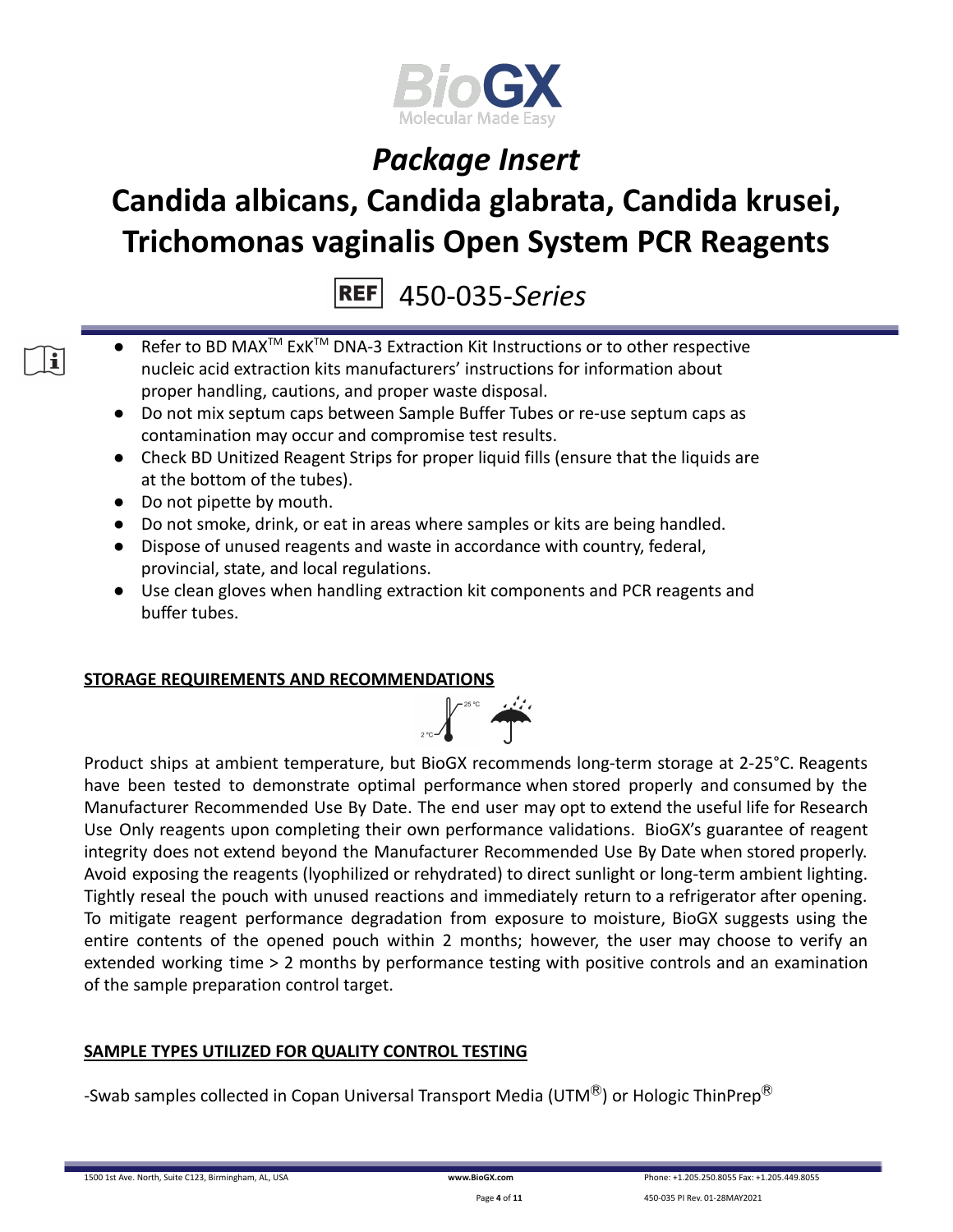

# **Candida albicans, Candida glabrata, Candida krusei, Trichomonas vaginalis Open System PCR Reagents**

450-035-*Series*

#### **REAGENT OPTICAL CONFIGURATION**

**Table 1.** Optical Channel Configuration for REF 450-035-*Series*.

| <b>Optical Channel</b><br>(Fluorophore Equivalent) | <b>Target</b>         |
|----------------------------------------------------|-----------------------|
| <b>FAM</b>                                         | Candida glabrata      |
| <b>HEX</b>                                         | Candida albicans      |
| Texas Red                                          | Candida krusei        |
| Cy <sub>5</sub>                                    | Trichomonas vaginalis |
| Cy5.5                                              | SPC/IAC               |

#### **QUALITY CONTROL AND EXTRACTION TESTING PARAMETERS**

#### **BD MAXTM System (BioGX REF: 450-035-C-MAX)**

As a starting point, users can import and install the Electronic User Defined Protocol (eUDP) that utilizes ExK DNA-3 extraction kits onto the BD MAX<sup>™</sup>. BioGX's most current eUDP utilized for quality control of this product can be obtained by sending an email to [TS@biogx.com](mailto:TS@biogx.com). Please refer to the BD MAX<sup>TM</sup> user manual<sup>6</sup> for uploading instructions**.**

#### **ABI and Bio-Rad Platforms (BioGX REF: 450-035-LMP)**

As a starting point, users can import and install a PCR run file onto:

- 1. Applied Biosystems QuantStudio<sup>™</sup> 5 (Design & Analysis software version 1.5.1 or later)
- 2. Bio-Rad CFX96 Touch<sup>™</sup> (Maestro software version 1.1 or later)

BioGX's most current ABI QuantStudio<sup>™</sup> 5 and Bio-Rad CFX96 Touch<sup>™</sup> PCR run files utilized for quality control of this product can be obtained by sending an email to [TS@biogx.com.](mailto:TS@biogx.com) Please refer to the Applied Biosystems QuantStudio<sup>™</sup>5 user manual<sup>7</sup> for uploading instructions. Please refer to the Bio-Rad CFX96 Touch<sup>™</sup> user manual<sup>8</sup> for uploading instructions.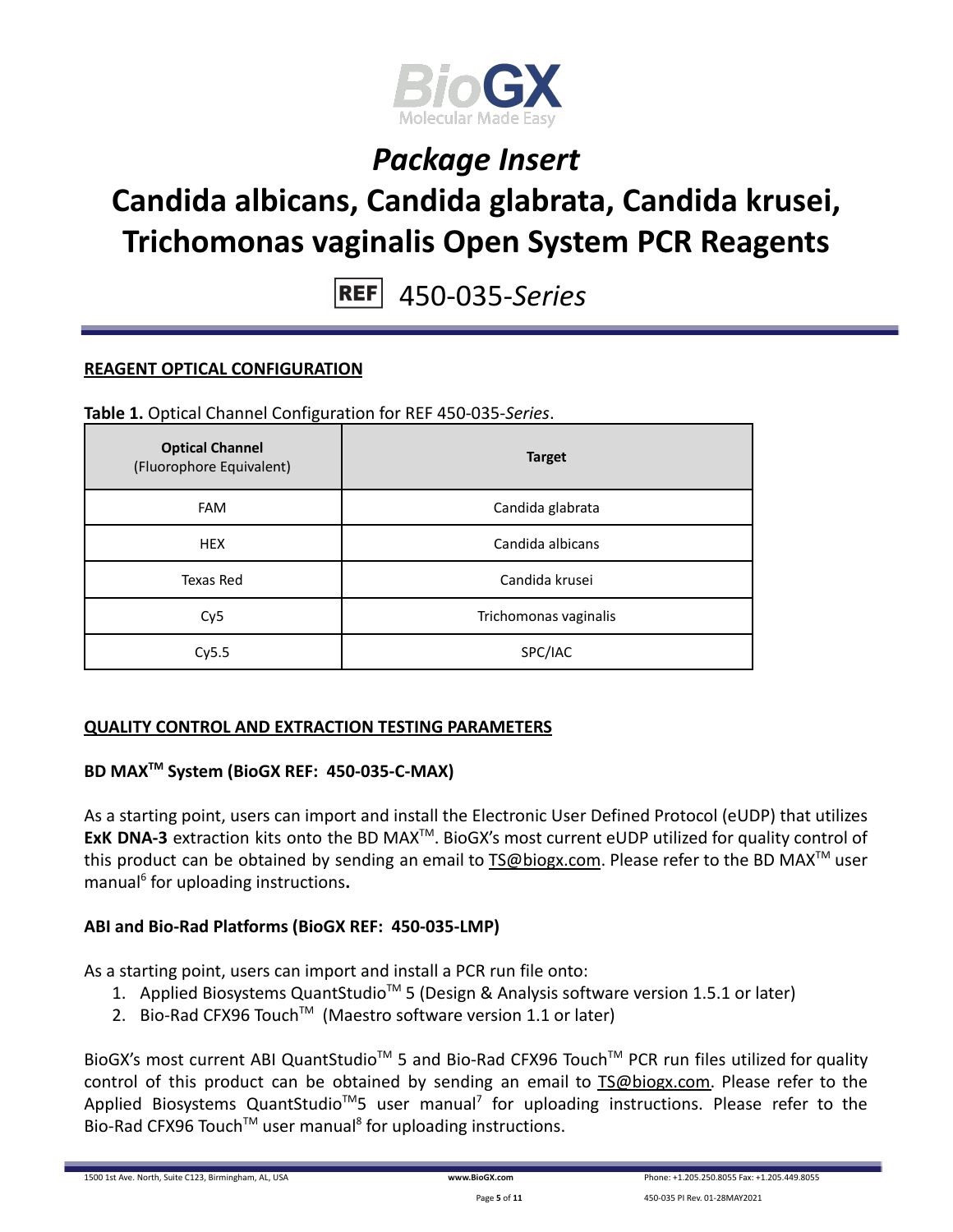

# **Candida albicans, Candida glabrata, Candida krusei, Trichomonas vaginalis Open System PCR Reagents**

450-035-*Series*

#### **SAMPLE VOLUMES UTILIZED DURING QUALITY CONTROL TESTING**

The end user may choose to validate a different pretreatment method or volume of sample to load other than the sample processing used by BioGX for QC testing as outlined below.

#### **Swab sample (3 mL Copan Universal Transport Media (UTM**Ⓡ**))**

#### **BD MAXTM System**

Thoroughly vortex the sample prior to addition to the Sample Buffer Tube (SBT). Pipette 100 μL of sample into the SBT, aseptically place the BD<sup>TM</sup> septum cap on each SBT. Pulse vortex the SBT for 1-3 seconds, and load the SBT into the extraction tray.

#### **ABI QuantStudioTM 5 and Bio-Rad CFX96 TouchTM (validated magnetic bead or silica column extraction kits)**

Thoroughly vortex the sample prior to processing. Follow manufacturer recommendations for extraction of appropriate sample volume. Transfer 5 μL to purified nucleic acid to master mix as described in Section: *BioGX Quality Control Test Setup Procedure for ABI QuantStudioTM 5 and Bio-Rad CFX96 TouchTM .*

#### **Swab sample (1 mL Copan Universal Transport Media (UTM**Ⓡ**))**

#### **BD MAXTM System**

Thoroughly vortex the sample prior to addition to the Sample Buffer Tube (SBT). Pipette 50 μL of sample into the SBT, aseptically place the BD<sup>™</sup> septum cap on each SBT. Pulse vortex the SBT for 1-3 seconds, and load the SBT into the extraction tray.

#### **ABI QuantStudioTM 5 and Bio-Rad CFX96 TouchTM (validated magnetic bead or silica column extraction kits)**

Thoroughly vortex the sample prior to processing. Follow manufacturer recommendations for extraction of appropriate sample volume. Transfer 5 μL to purified nucleic acid to master mix as described in Section: *BioGX Quality Control Test Setup Procedure for ABI QuantStudioTM 5 and Bio-Rad CFX96 TouchTM .*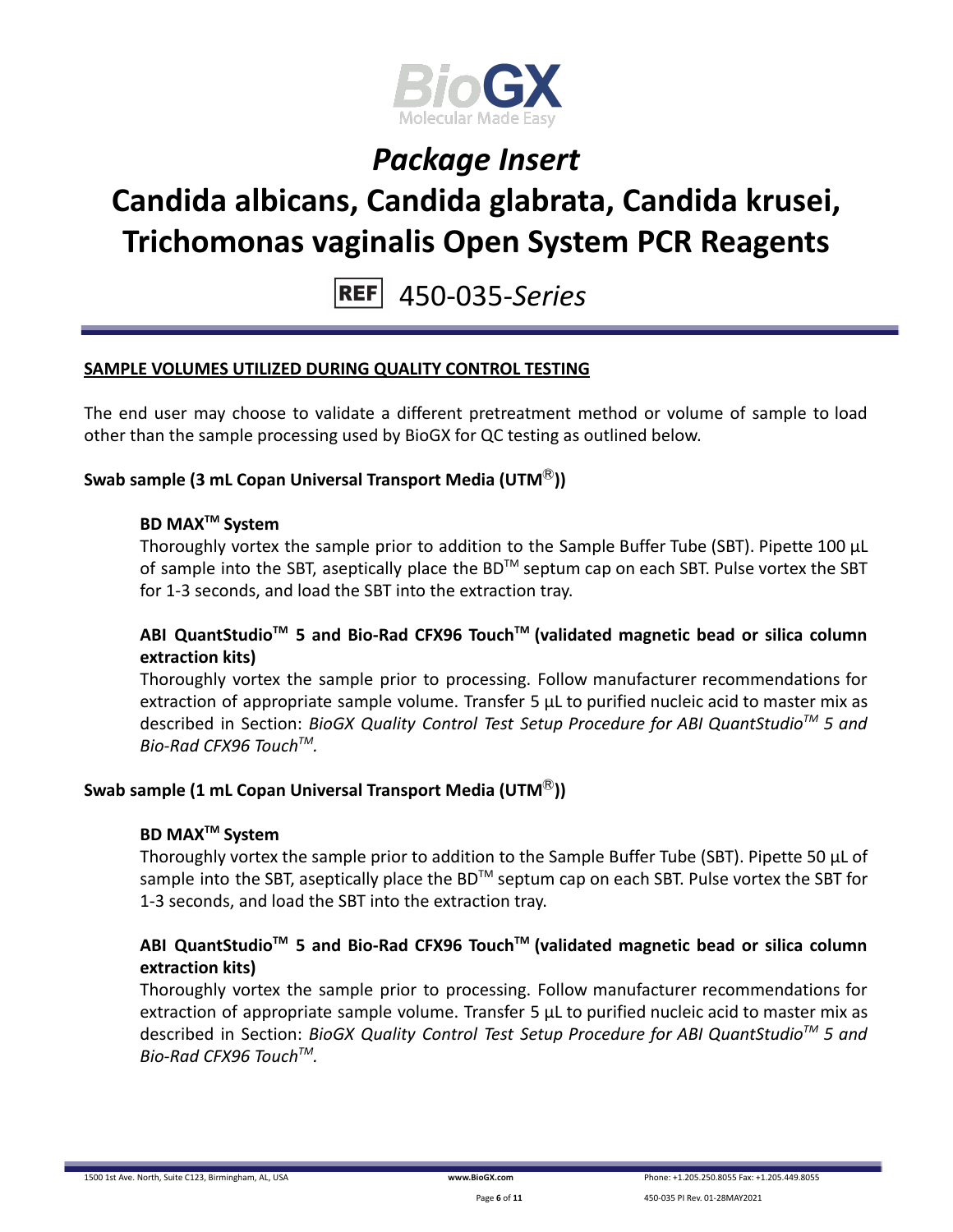

# **Candida albicans, Candida glabrata, Candida krusei, Trichomonas vaginalis Open System PCR Reagents**

450-035-*Series*

**Swab (Hologic ThinPrep**Ⓡ**)**

#### **BD MAXTM System**

Thoroughly vortex the sample prior to addition to the Sample Buffer Tube (SBT). Pipette 200 μL of sample into the SBT, aseptically place the BD<sup>TM</sup> septum cap on each SBT. Pulse vortex the SBT for 1-3 seconds, and load the SBT into the extraction tray.

#### **ABI QuantStudioTM 5 and Bio-Rad CFX96 TouchTM (validated magnetic bead or silica column extraction kits)**

Thoroughly vortex the sample prior to processing. Follow manufacturer recommendations for extraction of appropriate sample volume. Transfer 5 μL to purified nucleic acid to master mix as described in Section: *BioGX Quality Control Test Setup Procedure for ABI QuantStudioTM 5 and Bio-Rad CFX96 TouchTM .*

#### **BioGX QUALITY CONTROL TEST SETUP PROCEDURE**

#### **BD MAXTM System Quality Control Test Setup**

#### **Loading a Sample Buffer Tube (SBT)**

- 1. Add the appropriate sample volume to each SBT.
- 2. Aseptically place  $BD^{TM}$  septum cap on each SBT.
- 3. Vortex the SBT for 1-3 seconds.
- 4. Load the SBT into the extraction tray.

#### **WEAR NITRILE GLOVES WHEN HANDLING LYOPHILIZED REAGENTS TO REDUCE THE GENERATION OF STATIC CHARGES. DO NOT USE LATEX GLOVES.**

#### **Assembly of BD MAX Extraction Strips and BioGX Reagents**

- 1. Choose the appropriate BD MAX<sup>TM</sup> extraction kit (see above). DO NOT use BD MAX<sup>TM</sup> master mix or the blank 0.3 mL conical tubes that come with the extraction kit.
- 2. Load the selected extraction cartridges into the extraction tray, 1 per sample to be tested.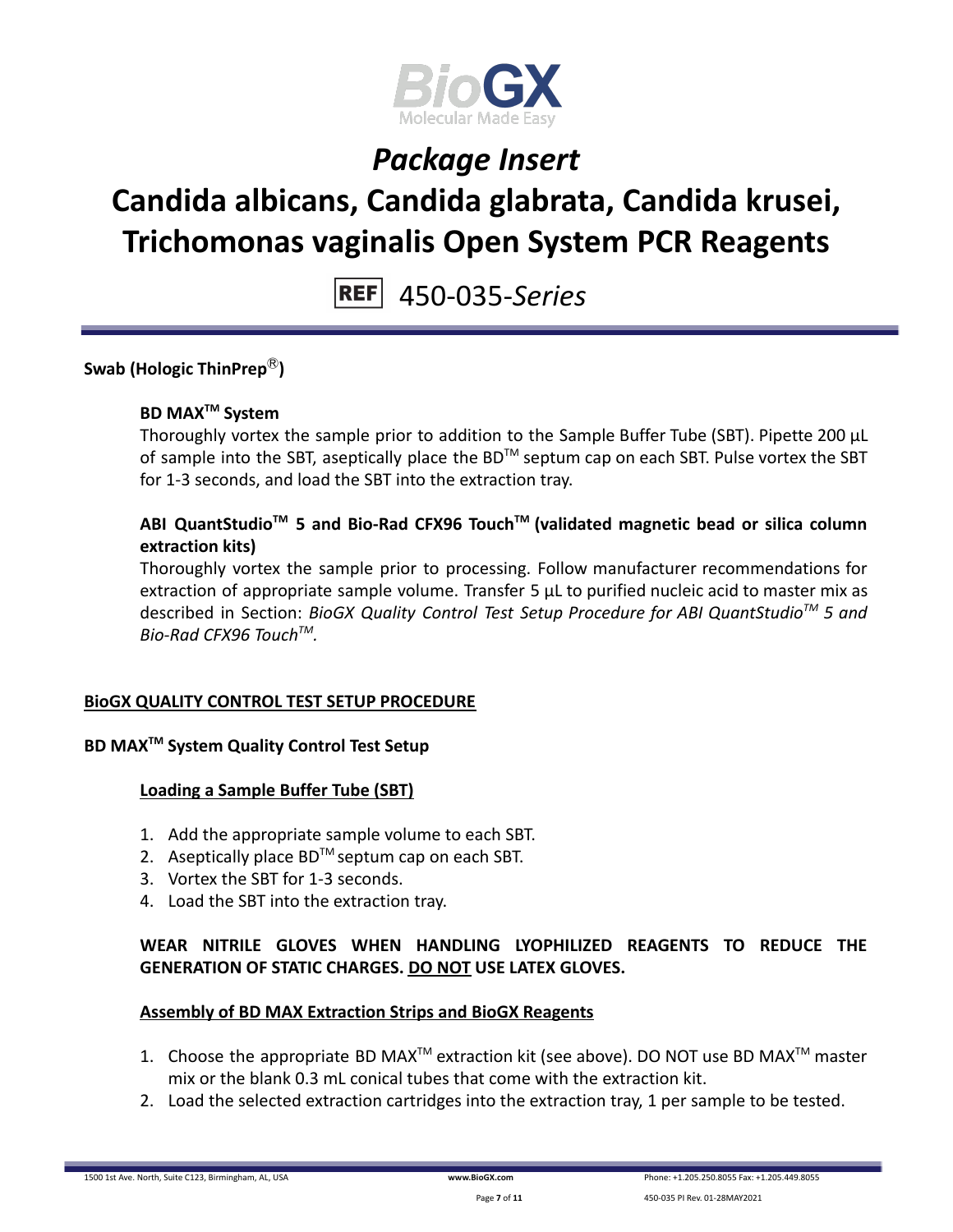

# **Candida albicans, Candida glabrata, Candida krusei, Trichomonas vaginalis Open System PCR Reagents**

450-035-*Series*

- 3. Snap one BD MAX<sup>™</sup> ExK<sup>™</sup> DNA Extraction tube into snap-in position 1 (Snap-1) of each extraction strip (**Figure 1**).
- 4. Snap one BioGX Sample-Ready™ lyophilized reagent tube into position 2 (Snap-2) of each extraction strip. Check to make sure the lyophilized cake is at the bottom of the tube prior to inserting into the strip. The funnel-shaped cake may be in any orientation  $(v, >, \land, <)$ .
- 5. Snap one BioGX Rehydration Buffer tube into position 3 (Snap-3) of each extraction strip. Check to make sure the buffer is at the bottom of the tube prior to inserting into the strip. Position 4 (Snap-4) will remain empty.
- 6. Lift the tray and briefly examine the bottom of each strip to ensure all reagents are at the bottom of each tube and bubbles are not present in Extraction buffer reservoirs.
- 7. Proceed with worklist generation and sample loading per BD MAX $^{TM}$  operating instructions. Select the appropriate User Defined Protocol (UDP). Load the extraction tray and, if necessary, a new PCR card into the instrument, close the door, and click "Start Run."
- 8. Analyze the results by opening the completed run file in the "Results" tab.

#### BD MAX ExK™ 4-Snap Unitized Reagent Strip

#### **Single Master Mix Type 4 Setup**



**Figure 1.** Diagram of BD MAX**TM** ExK**TM** 4-snap Unitized Reagent Strips.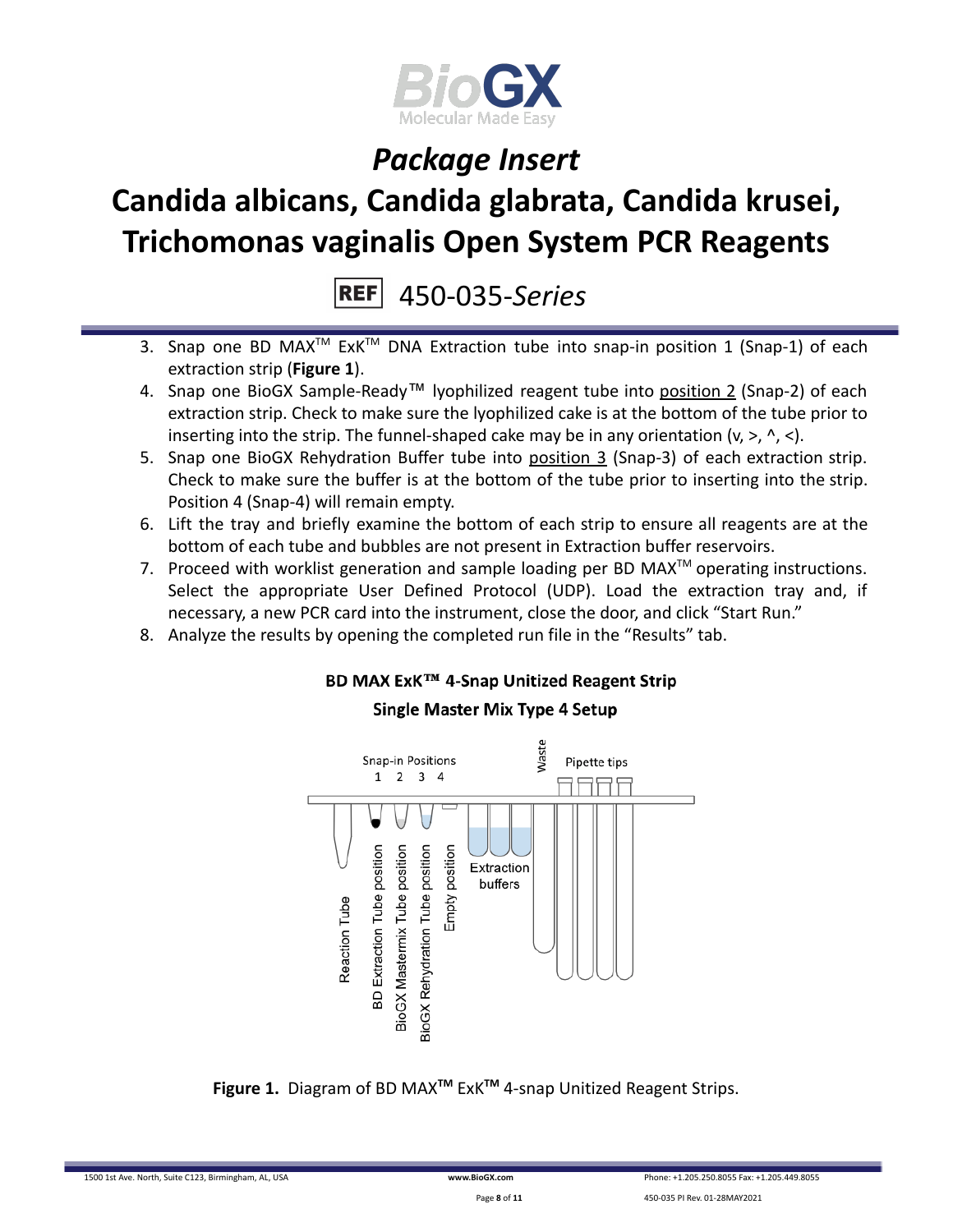

# **Candida albicans, Candida glabrata, Candida krusei, Trichomonas vaginalis Open System PCR Reagents**

450-035-*Series*

#### **Important Note**

Always first insert all Snap-1 tubes, then all Snap-2 tubes, then all Snap-3 tubes. The Snap 4 position will remain empty unless the user has set up the reagent to run in dual master mix mode.

Approximately 25 µL of extracted nucleic acid remains in the position 3 tube after extraction. This may be removed and saved for further analyses after the run has been completed.

#### **ABI QuantStudioTM 5 and Bio-Rad CFX96 TouchTM Quality Control Test Setup**

**WEAR NITRILE GLOVES WHEN HANDLING LYOPHILIZED REAGENTS TO REDUCE THE GENERATION OF STATIC CHARGES. DO NOT USE LATEX GLOVES.**

#### **Assembly of BioGX Reagents**

1. Prepare the appropriate number of 8-tube PCR strips or 96-well PCR plates.

2. Transfer 40 μL of molecular grade water to one vial of lyophilized BioGX reagents. The rehydrated master mix is more than sufficient for 4 samples to be tested.

Note: 8-tube strips containing reagents ARE NOT compatible with ABI QuantStudio<sup>™</sup> 5 and Bio-Rad CFX96 Touch<sup>™</sup> instruments. Rehydrated master mix must be transferred to 8-tube PCR strips or 96-well PCR plates compatible with appropriate instruments.

3. Mix by gently pipetting up and down. (IMPORTANT: Keep rehydrated master mix in a cold block or on ice if setup cannot not be completed within 20 minutes. If the rehydrated master mix cannot be used immediately, it can be capped and stored up to 24 hours at 2-8°C, protected from light).

- 4. Transfer 10 μL of rehydrated master mix to the bottom of 4 empty wells.
- 5. To each well containing 10 μL of rehydrated master mix, add 5 μL of extracted sample.
- 6. Affix the appropriate optical caps or optical plate seals.
- 7. Pulse spin the sealed PCR plate or tube to mix and bring liquid to the bottom.
- 8. Load 8-tube PCR strips or 96-well PCR plates into the real-time PCR platform and start the run. Avoid unnecessary delay once tubes/plates are loaded into the real-time PCR instrument.

#### **ASSAY PERFORMANCE**

All BioGX Research Use Only products are designed to detect 20 copies or less of the target nucleic acid per reaction.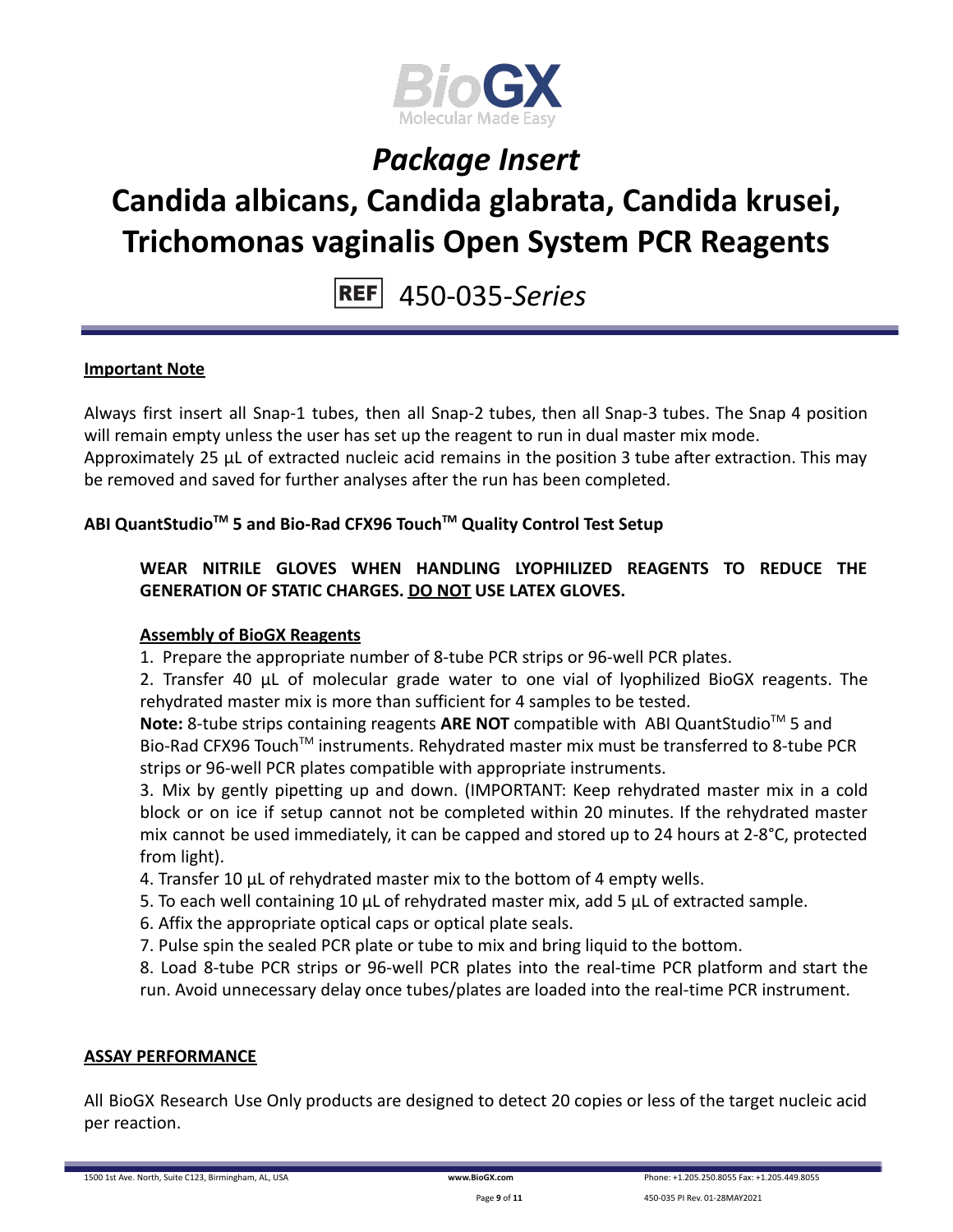

# **Candida albicans, Candida glabrata, Candida krusei, Trichomonas vaginalis Open System PCR Reagents**

450-035-*Series*

#### **INTERPRETATION OF RESULTS**

| Candida<br>glabrata | Candida<br>albicans | Candida<br>krusei | <b>Trichomonas</b><br>vaginalis | <b>IAC or SPC</b> | Interpretation                                                                        |
|---------------------|---------------------|-------------------|---------------------------------|-------------------|---------------------------------------------------------------------------------------|
| +                   |                     |                   |                                 | $+/-$             | Candida glabrata POSITIVE                                                             |
|                     | $\ddot{}$           |                   |                                 | $+/-$             | Candida albicans POSITIVE                                                             |
|                     |                     | +                 |                                 | +/-               | Candida krusei POSITIVE                                                               |
|                     |                     |                   | $\ddotmark$                     | +/-               | Trichomonas vaginalis POSITIVE                                                        |
|                     |                     |                   |                                 | +                 | Candida glabrata, Candida albicans, Candida krusei,<br>Trichomonas vaginalis NEGATIVE |
|                     |                     |                   |                                 |                   | Unresolved*                                                                           |

**Table 2.** Multiplex PCR Results Interpretation for 450-035-*Series*.

\*Failed PCR due to inhibition, reagent failure or incorrect assembly of PCR reaction.

#### **REFERENCES**

- 1. Schabereiter-Gurtner, Claudia, et al. "Development of novel real-time PCR assays for detection and differentiation of eleven medically important Aspergillus and Candida species in clinical specimens." *Journal of clinical microbiology* 45.3 (2007): 906-914.
- 2. Muir, Alastair, et al. "Rapid electrochemical identification of pathogenic Candida species." *Journal of medical microbiology* 58.9 (2009): 1182-1189.
- 3. Pillay, Allan, et al. "Comparison of a TaqMan-based real-time polymerase chain reaction with conventional tests for the detection of Trichomonas vaginalis." *Sexually transmitted infections* 83.2 (2007): 126-129.
- 4. Clinical and Laboratory Standards Institute. Protection of laboratory workers from occupationally acquired infections; Approved Guideline. Document M29 (Refer to the latest edition).
- 5. Centers for Disease Control and Prevention and National Institutes of Health. Biosafety in Microbiological and Biomedical Laboratories. Choosewood L.C. and Wilson D.E. (eds) (2009). HHS Publication No. (CDC) 21-1112.
- 6. BD MAX<sup>™</sup> System User's Manual (refer to the latest revision) BD Life Sciences, Sparks, Maryland 21152 USA.
- 7. QuantStudioTM Design and Analysis software User Guide, ThermoFisher Scientific, Waltham, Massachusetts, USA (Refer to the latest version).
- 8. CFX96 Touch, CFX96 Touch Deep Well, CFX Connect, and CFX384 Touch Systems Instruction Manual (refer to the latest version), Bio-Rad Laboratories, Inc., Hercules, California, USA (Refer to the latest version).